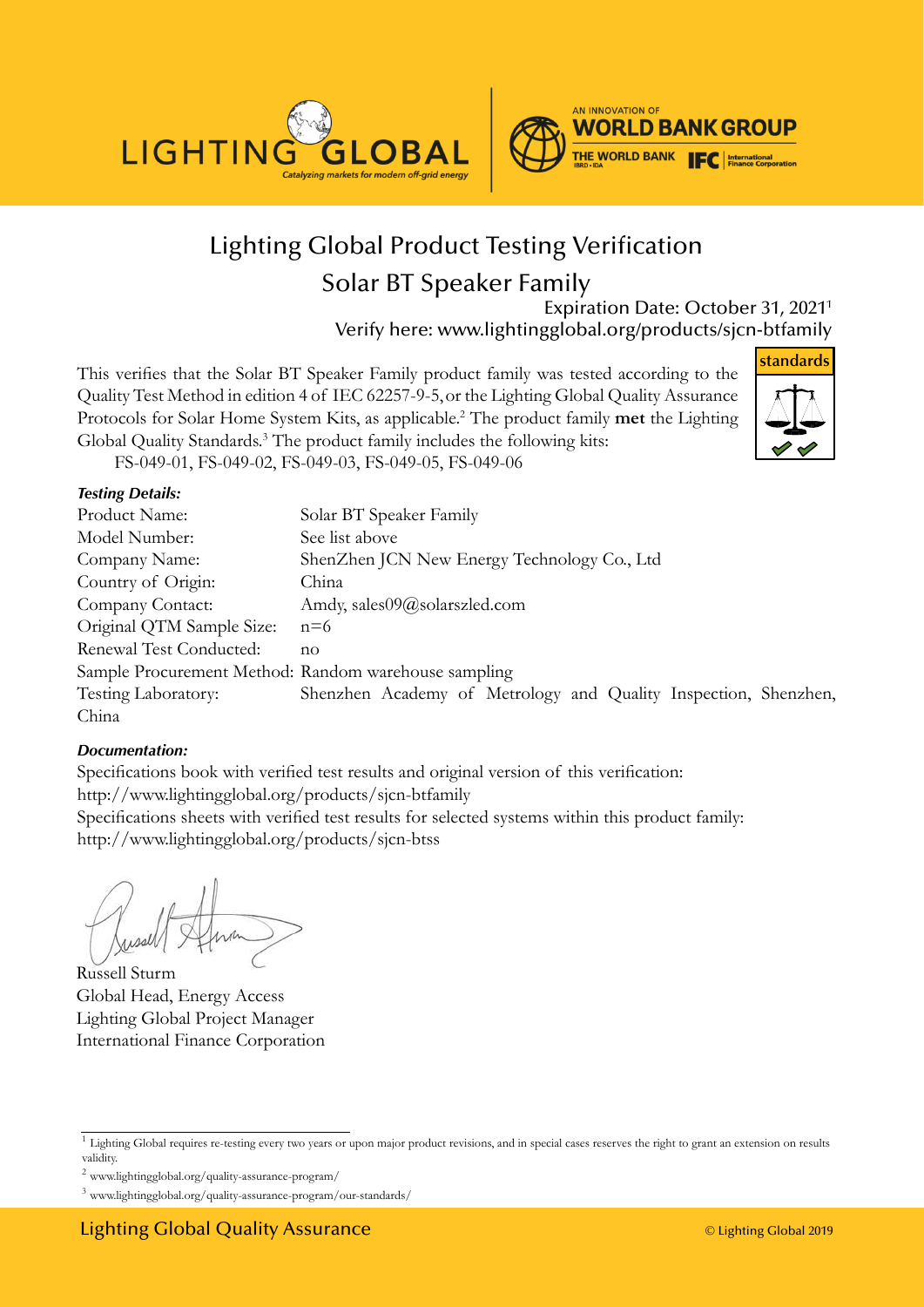## Type Approval [Solar BT Speaker Family](DBF_PRODUCT)

#### Verify here: www.lightingglobal.org/products/[sjcn-btfamily](DBF_REFERENCE)

| Category                           | <b>Quality Standard</b>                                                                                                                                                                                                                                                                                                                                                                                                                                                                                                                                  | Verdict |
|------------------------------------|----------------------------------------------------------------------------------------------------------------------------------------------------------------------------------------------------------------------------------------------------------------------------------------------------------------------------------------------------------------------------------------------------------------------------------------------------------------------------------------------------------------------------------------------------------|---------|
| Truth In Advertising               | Manufacturer, Product Name and Model Number accurately<br>specified                                                                                                                                                                                                                                                                                                                                                                                                                                                                                      | Pass    |
|                                    | Performance and Component Ratings accurately specified. Any<br>description of the product that appears on the packaging, inside<br>the package and in any media shall be truthful and accurate. No<br>statements shall mislead buyers or end users about the utility of<br>the product. Numeric ratings must deviate no more than 15%<br>from actual performance (note that it is acceptable for actual<br>performance to exceed advertised performance).                                                                                                | Pass    |
|                                    | Port voltage and current specifications, if provided, are accurate.<br>Included appliances function when connected to ports. Power<br>output of ports is sufficient to power appliances that are<br>advertised but not included. Ports that are intended for a function<br>other than providing power, such as data ports, are not required to<br>meet this standard.                                                                                                                                                                                    | Pass    |
| Lumen Maintenance                  | SHS Kits: Average relative light output $\geq 90\%$ of initial light<br>output at 2,000 hours with only one sample allowed to fall below<br>85% OR All 4 samples maintain $\geq$ 95% of initial light output at<br>$1,000$ hours<br>Pico Kits: Average relative light output $\geq 85\%$ of initial light<br>output at 2,000 hours with only one sample allowed to fall below<br>75% OR All 6 samples maintain $\geq$ 95% of initial light output at<br>1,000 hours                                                                                      | Pass    |
| Circuit and Overload<br>Protection | Products include a current limiting mechanism to prevent<br>irreversible damage to the system. The mechanism is easily<br>resettable or replaceable by the user, or automatically resets. If<br>replaceable fuses are used for circuit protection, sizes are labeled<br>on the product and listed in the user manual, and, if fuses are<br>replaceable by the user, at least one spare fuse is included with<br>the product. Included appliances are not required to meet this<br>standard unless they have ports that are intended to provide<br>power. | Pass    |
| <b>AC-DC Charger Safety</b>        | Any included AC-DC charger carries approval from a recognized<br>consumer electronics safety regulator                                                                                                                                                                                                                                                                                                                                                                                                                                                   | n/a     |
| Wiring and Connector<br>Safety     | SHS Kits: Wires, cables and connectors are appropriately sized for<br>the expected current and voltage.                                                                                                                                                                                                                                                                                                                                                                                                                                                  | Pass    |
| Hazardous<br>Substances Ban        | No battery contains cadmium or mercury at levels greater than<br>trace amounts                                                                                                                                                                                                                                                                                                                                                                                                                                                                           | Pass    |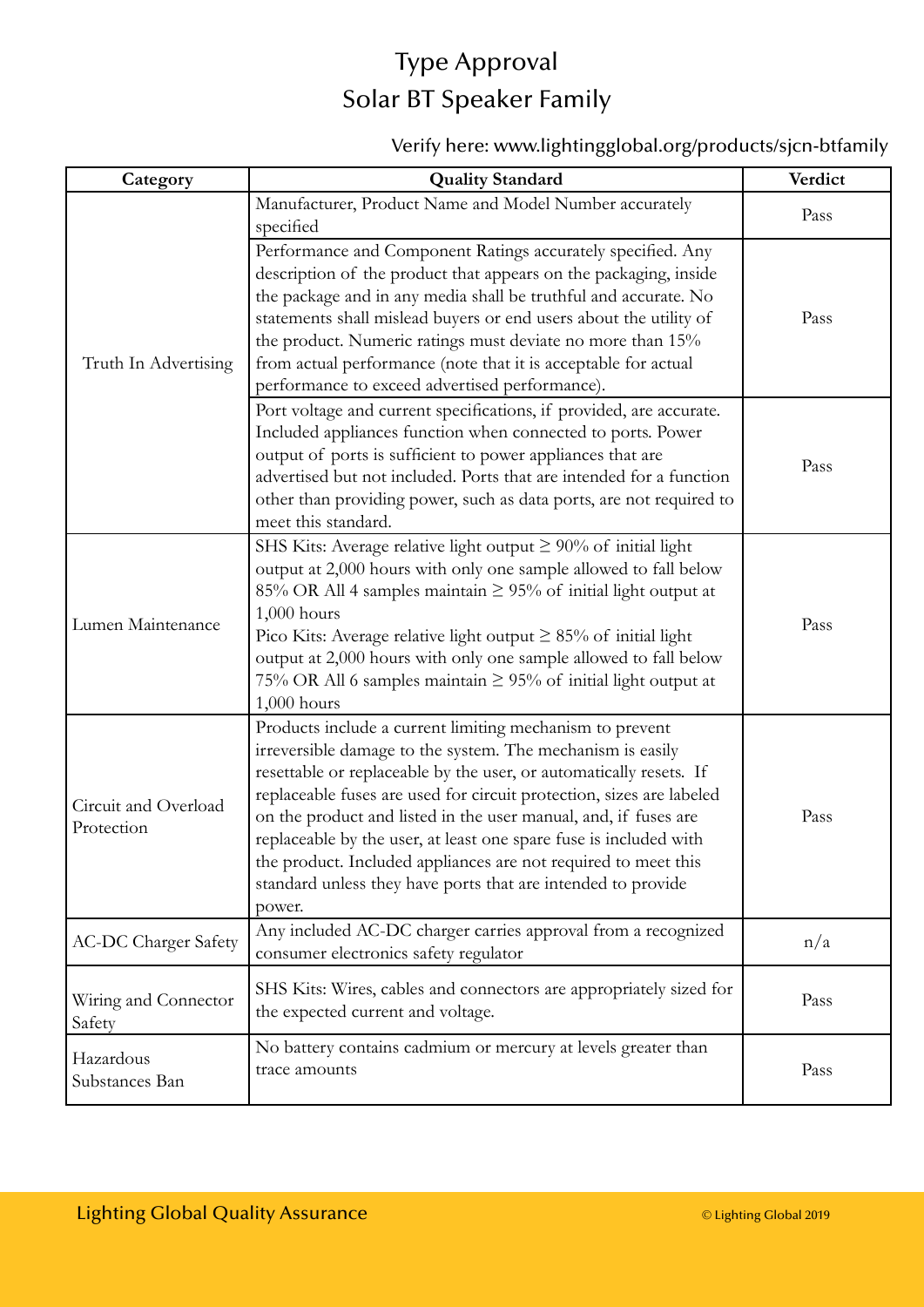## Type Approval Continued [Solar BT Speaker Family](DBF_PRODUCT)

#### Verify here: www.lightingglobal.org/products/[sjcn-btfamily](DBF_REFERENCE)

| Category                                    | <b>Quality Standard</b>                                                                                                                                                                                                                                                                                                                                                                                                                                          | Verdict |
|---------------------------------------------|------------------------------------------------------------------------------------------------------------------------------------------------------------------------------------------------------------------------------------------------------------------------------------------------------------------------------------------------------------------------------------------------------------------------------------------------------------------|---------|
| <b>Battery Protection</b>                   | Protected by an appropriate charge controller that prolongs<br>battery life and protects the safety of the user.<br>All samples meet the requirements outlined in Lighting Global<br>Quality Standards.<br>Lithium batteries must carry IEC 62281, IEC 62133-2, UL 1642<br>or UN 38.3 certification and have overcharge protection for<br>individual cells or sets of parallel-connected cells. Batteries of<br>included appliances must also meet this standard | Pass    |
| <b>Battery Durability</b>                   | The average capacity loss of all samples does not exceed 25%<br>and only one sample may have a capacity loss greater than 35%<br>following the battery durability storage test as defined in IEC/TS<br>62257-9-5 Annex BB                                                                                                                                                                                                                                        | Pass    |
| PV Overvoltage<br>Protection                | If the battery is disconnected or isolated, the system is not<br>damaged and the load terminals maintain a voltage that is safe for<br>their intended uses.                                                                                                                                                                                                                                                                                                      | Pass    |
| Miswiring Protection                        | The user interface is designed to minimize the likelihood<br>of making improper connections. If improper or reversed<br>connections can easily be made, they cause no damage to the<br>system or harm to the user.                                                                                                                                                                                                                                               | Pass    |
| Physical Ingress<br>Protection              | IP2X for all products, IP3X (or $2X +$ circuit protection) for PV<br>modules, IP5X for fixed outdoor products.                                                                                                                                                                                                                                                                                                                                                   | Pass    |
| Water Ingress<br>Protection                 | Degree of protection required is based on product type:<br>Fixed separate (indoor): No protection required<br>Portable separate: Occasional exposure to rain<br>Portable integrated: Frequent exposure to rain<br>Fixed integrated (outdoor): Permanent outdoor exposure<br>PV modules: Outdoor rooftop installation                                                                                                                                             | Pass    |
| Drop Test                                   | Fixed separate (indoor): No requirement<br>All other products: All samples are functional after drop test; none<br>result in dangerous failures.                                                                                                                                                                                                                                                                                                                 | Pass    |
| Soldering and<br>Electronics<br>Workmanship | Pass soldering and electronics inspection; The system and any<br>included appliances are rated "Good" or Fair" for workmanship<br>quality as defined in Annex F of IEC/TS 62257-9-5. At most, one<br>sample may fail to function when initially evaluated.                                                                                                                                                                                                       | Pass    |
| Mechanical Durability                       | 5 out of 6 samples for Pico kits and all 4 samples for SHS Kits<br>and all included appliances are functional after Switch, Connector,<br>Gooseneck and Strain Relief tests; none result in dangerous<br>failures                                                                                                                                                                                                                                                | Pass    |
| Cable Specifications                        | SHS: Any outdoor cable must be outdoor-rated and UV resistant                                                                                                                                                                                                                                                                                                                                                                                                    | Pass    |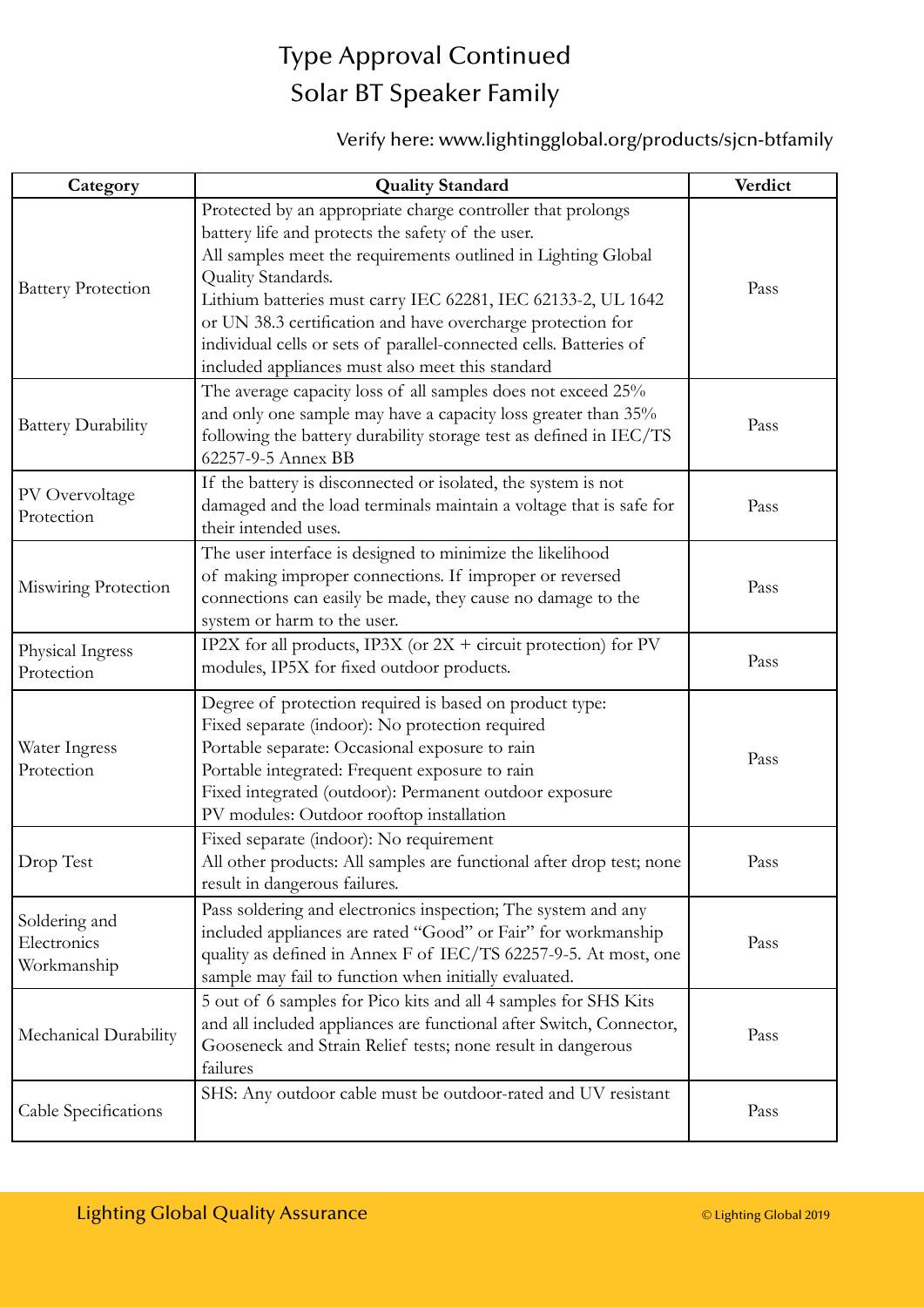## Type Approval Continued [Solar BT Speaker Family](DBF_PRODUCT)

### Verify here: www.lightingglobal.org/products[/sjcn-btfamily](DBF_REFERENCE)

| Category                                      | <b>Quality Standard</b>                                                                                                                                                                                                                                                                                                                                                                                                                                                                  | Verdict |
|-----------------------------------------------|------------------------------------------------------------------------------------------------------------------------------------------------------------------------------------------------------------------------------------------------------------------------------------------------------------------------------------------------------------------------------------------------------------------------------------------------------------------------------------------|---------|
| User Manual                                   | SHS: User manual must present instructions for installation,<br>use, and troubleshooting of the system. Installation instructions<br>must include appropriate placement and installation of the PV<br>module. Basic electrical safety and system maintenance must also<br>be covered. Installation and operation instructions should be<br>presented using language and graphics that can be understood by<br>the typical consumer.                                                      | Pass    |
| Component<br>Specification and<br>Replacement | SHS: Consumer information must provide at least one of the<br>following options:<br>1) specifications for components that may require replacement<br>(fuses, lights, PV, batteries) and instructions for replacement, OR<br>2) directions as to how the consumer can get components,<br>including the battery, replaced at service centers, both during and<br>post warranty, OR<br>3) a clear consumer-facing statement that the batteries and other<br>components are not replaceable. | Pass    |
| Minimum Warranty<br>Terms                     | Pico: Accurately specified and consumer-facing; minimum<br>coverage of at least one-year on manufacturering defects under<br>normal use, including the battery. Detailed requirements are<br>specified in the Lighting Global Quality Standards<br>SHS: Accurately specified and consumer-facing; minimum<br>coverage of at least two years for the system and one year for<br>included appliances.                                                                                      | Pass    |
| Performance Reporting                         | Pico: Light output and the corresponding solar run time are<br>reported on the product packaging for at least the brightest setting                                                                                                                                                                                                                                                                                                                                                      | Pass    |
|                                               | Pico: Impact of mobile phone charging on product performance<br>is qualitatively described on packaging                                                                                                                                                                                                                                                                                                                                                                                  | n/a     |
|                                               | SHS: PV Power must be accurately reported on the product<br>packaging.                                                                                                                                                                                                                                                                                                                                                                                                                   | Pass    |